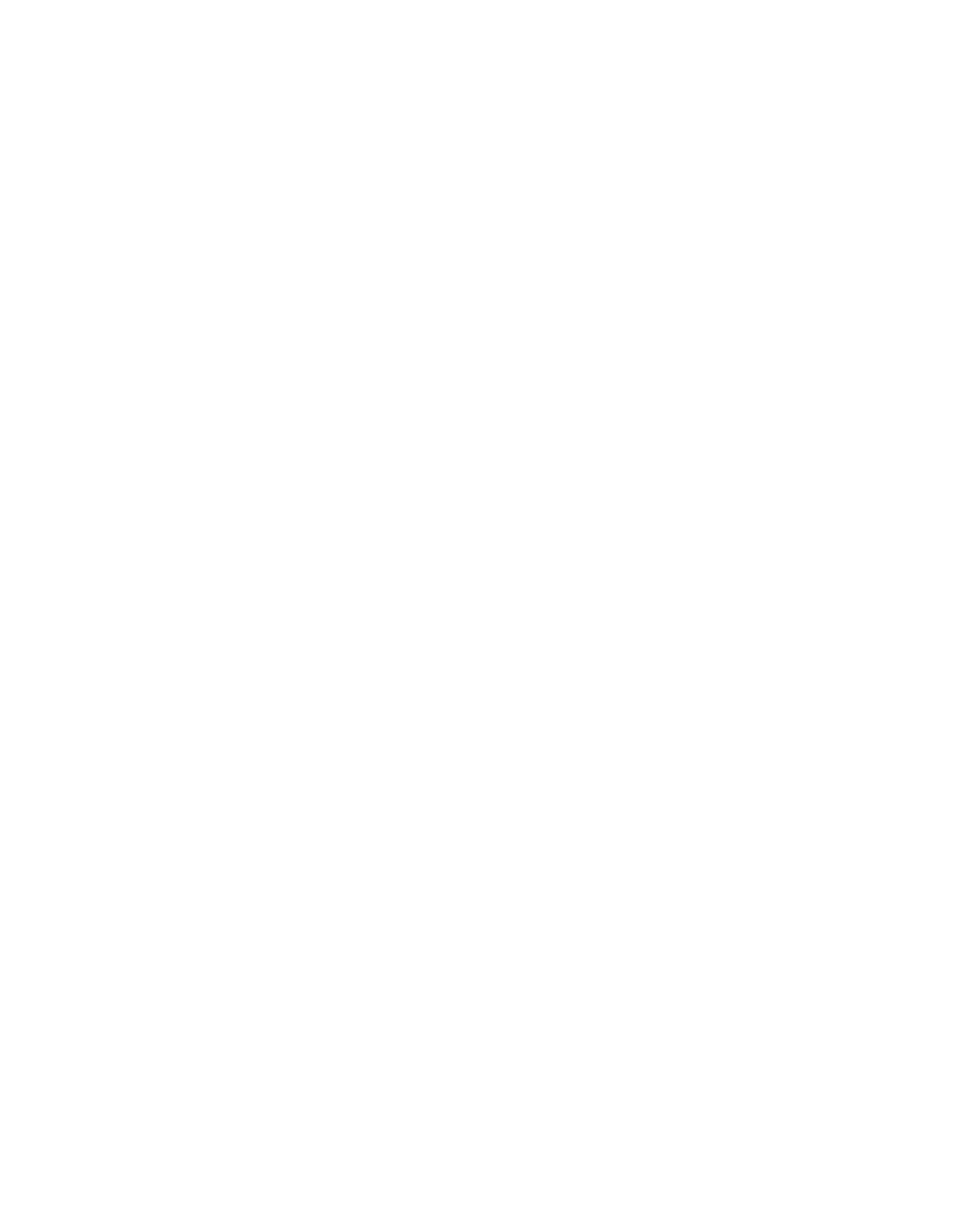# THE COCKTAIL FORK PROBLEM: THREE-STEM AUDIO SEPARATION FOR REAL-WORLD SOUNDTRACKS

*Darius Petermann*<sup>1</sup>,<sup>2</sup> *, Gordon Wichern*<sup>1</sup> *, Zhong-Qiu Wang*<sup>1</sup> *, Jonathan Le Roux*<sup>1</sup>

<sup>1</sup>Mitsubishi Electric Research Laboratories (MERL), Cambridge, MA, USA <sup>2</sup>Indiana University, Department of Intelligent Systems Engineering, Bloomington, IN, USA

# ABSTRACT

The cocktail party problem aims at isolating any source of interest within a complex acoustic scene, and has long inspired audio source separation research. Recent efforts have mainly focused on separating speech from noise, speech from speech, musical instruments from each other, or sound events from each other. However, separating an audio mixture (e.g., movie soundtrack) into the three broad categories of speech, music, and sound effects (understood to include ambient noise and natural sound events) has been left largely unexplored, despite a wide range of potential applications. This paper formalizes this task as the *cocktail fork problem*, and presents the Divide and Remaster (DnR) dataset to foster research on this topic. DnR is built from three well-established audio datasets (LibriSpeech, FMA, FSD50k), taking care to reproduce conditions similar to professionally produced content in terms of source overlap and relative loudness, and made available at CD quality. We benchmark standard source separation algorithms on DnR, and further introduce a new multi-resolution model to better address the variety of acoustic characteristics of the three source types. Our best model produces SI-SDR improvements over the mixture of 11.0 dB for music, 11.2 dB for speech, and 10.8 dB for sound effects.

*Index Terms*— audio source separation, speech, music, sound effects, soundtrack

# 1. INTRODUCTION

Humans are able to focus on a source of interest within a complex acoustic scene, a task referred to as the cocktail party problem [1, 2]. Research in audio source separation has been dedicated to enabling machines to solve this task, with many studies taking a stab at various slices of the problem, such as the separation of speech from nonspeech in speech enhancement [3, 4], speech from other speech in speech separation [5–7], or separation of individual musical instruments [8–10] or non-speech sound events (or sound effects) [11–14]. However, separation of sound mixtures involving speech, music, and sound effects/events has been left largely unexplored, despite its relevance to most produced audio content, such as podcasts, radio broadcasts, and video soundtracks. We here intend to bite into this smaller chunk of the cocktail party problem by proposing to separate such soundtracks into these three broad categories. We refer to this task as the *cocktail fork problem*, as illustrated in Fig. 1.

While there has been much work on labeling recordings based on these three categories [15–17], the ability to separate audio signals into these streams has the potential to support a wide range of novel applications. For example, an end-user could take over the final mixing process by applying independent gains to the separated speech, music, and sound effects signals to support their specific listening environment and preferences. Furthermore, this three-stream



Fig. 1: Illustration of the cocktail fork problem: given a soundtrack consisting of an audio mixture of speech, music, and sound effects, the goal is to separate it into the three corresponding stems.

separation could be a front-end for total transcription [18] or audiovisual video description [19] where we want to not only transcribe speech but also semantically describe in great detail the non-speech sounds present in an auditory scene. A recent concurrent work [20] also explores the task of speech, music, and sound effects (therein referred to as noise) separation, but only considers the unrealistic case of fully-overlapped mixtures of the three streams, and a low sampling rate of 16 kHz. This sampling rate is not conducive to applications where humans may listen to the separated signals, and it is often difficult or impractical to transition systems trained only on fully-overlapped mixtures to real-world scenarios [21].

To provide a realistic high-quality dataset for the cocktail fork problem, we introduce the Divide and Remaster (DnR) dataset, which is built upon LibriSpeech [22] for speech, Free Music Archive (FMA) [23] for music, and Freesound Dataset 50k (FSD50K) [24] for sound effects. DnR pays particular attention to the mixing process, specifically the relative level of each of the sources and the amount of inter-class overlap, both of which we hope will ease the transition of models trained with DnR to real-world applications. Furthermore, DnR includes comprehensive speech, music genre, and sound event annotations, making it potentially useful for research in speech transcription, music classification, sound event detection, and audio segmentation in addition to source separation.

In this paper, we provide a detailed description of the DnR dataset, and benchmark various source separation models. We find the CrossNet unmix (XUMX) architecture [25], originally proposed for music source separation, also works well for DnR. We further propose a multi-resolution extension of XUMX, to better handle the wide variety of audio characteristics in the sound sources we are trying to separate. We also address several important practical questions often ignored in the source separation literature, such as the impact of sampling rate on model performance, predicted energy in regions where a source should be silent [26], and performance in various overlapping conditions. While we only show here objective evaluations based on synthetic data due to the lack of realistic data with stems, we confirmed via informal listening tests that the trained models perform well on real-world soundtracks from YouTube. Our dataset and real-world examples are available online.<sup>1</sup>

This work was performed while D. Petermann was an intern at MERL.

<sup>1</sup><cocktail-fork.github.io>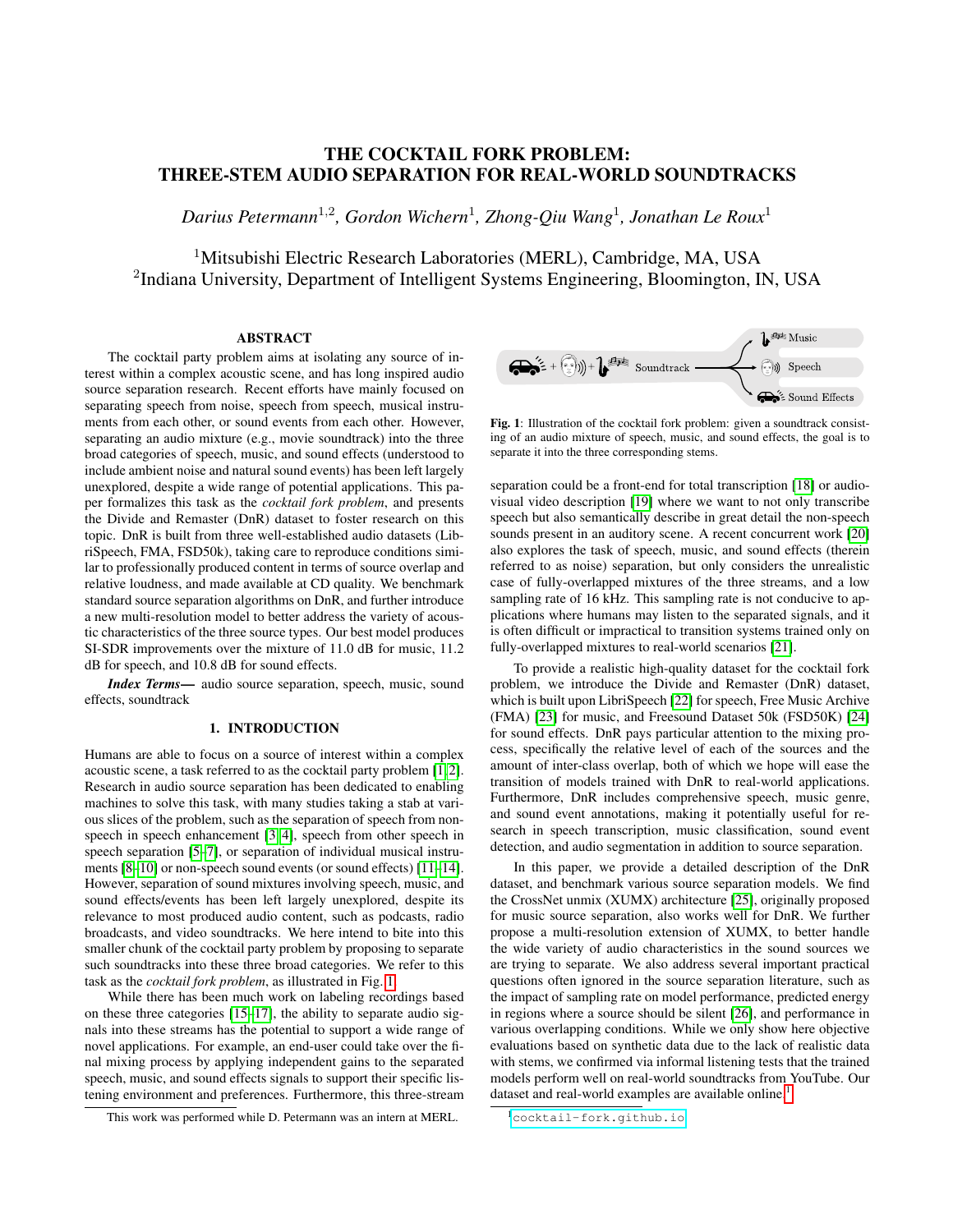#### 2. THE COCKTAIL FORK PROBLEM

We consider an audio sound track  $y$  such that

$$
y = \sum_{j=1}^{3} x_j,\tag{1}
$$

where  $x_1$  is the submix containing all music signals,  $x_2$  that of all speech signals, and  $x_3$  that of all sound effects. We use the term sound effects (SFX) to broadly cover all sources not categorized as speech or music, and choose it over alternatives such as sound events or noise, as the term is especially relevant to our target application where  $y$  is a soundtrack. We here define the cocktail fork problem as that of recovering, from the audio soundtrack  $y$ , its music, speech, and sound effect submixes, as opposed to extracting individual musical instruments, speakers, or sound effects.

Our goal is to train a machine learning model to obtain estimates  $\hat{x}_1$ ,  $\hat{x}_2$ , and  $\hat{x}_3$  of these submixes. We explore two general classes of models for estimating  $\hat{x}_j$ . The first one, exemplified by Conv-TasNet  $[27]$ , takes as input the time-domain mixture  $y$ , and outputs time-domain estimates  $\hat{x}_j$ . The second one operates on the timefrequency (TF) domain mixture, i.e.,  $Y = STFT(y)$ , and estimates a real-valued mask  $\hat{M}_j$  for each source, obtaining time-domain estimates via inverse STFT as  $\hat{x}_j = \text{iSTFT}(\hat{M}_j \odot Y)$ .

### 3. MULTI-RESOLUTION CROSSNET (MRX)

In our benchmark of various network architectures in Section 5.2, we find consistently strong performance from CrossNet unmix (XUMX) [25], which uses multiple parameter-less averaging operations when simultaneously extracting multiple stems (musical instruments in [25]). XUMX is an STFT masking-based architecture, and choosing appropriate transform parameters is a key design choice. Longer STFT windows provide better frequency resolution at the cost of poorer time resolution, and vice versa for shorter windows. Mixtures of signals with diverse acoustic characteristics could thus benefit from multiple STFT resolutions in their TF encoding. Previous research has proven the efficacy of multi-resolution systems for audio-related tasks, such as in the context of speech enhancement [28], music separation [29], speech recognition [30], and sound event detection [31]. We thus introduce a multi-resolution extension of XUMX which addresses the typical limitations brought by a single-resolution architecture. In [25], the authors show that using multiple parallel branches to process the input can help in the separation task. We here apply this reasoning further towards multiple STFT resolutions.

Our proposed architecture takes a time-domain input mixture and encodes it into I complex spectrograms  $Y_{L_i}$  with different STFT resolutions, where  $L_i$  denotes the *i*-th window length in milliseconds. Figure 2 shows an example with  $I = 3$  and  ${L_i}_i = {32, 64, 256}$ . We use the same hop size (e.g., 8 ms in the example of Fig. 2) for all resolutions, so they remain synchronized in time, and N denotes the number of STFT frames for all resolutions. In practice, we set the window size in samples to the nearest power of 2, and the number of unique frequency bins is denoted as  $F_{L_i}$ . Each resolution is then passed to a fully connected block to convert the magnitude spectrograms of dimension  $N \times F_{L_i}$  into a consistent dimension of 512 across the resolution branches. This allows us to average them together prior to the bidirectional long short-term memory (BLSTM) stacks, whose outputs are averaged once again. While the averaging operators in XUMX were originally intended to efficiently bridge independent architectures for multiple sources, in our case, the input averaging allows the network to efficiently combine inputs with multiple resolutions.



Fig. 2: Multi-resolution CrossNet (MRX) architecture.

The average inputs and outputs of the BLSTM stacks are concatenated and decoded back into magnitude soft masks  $\tilde{M}_{j,i}$ , one for each of the three sources  $j$  and each of the  $I$  original input resolutions i. The decoder consists of two stacks of fully-connected layers, each followed by batch normalization (BN) and rectified linear units (ReLU). For a given source j, each magnitude mask  $M_{j,i}$  is multiplied element-wise with the original complex mixture spectrogram  $Y_{L_i}$  for the corresponding resolution, a corresponding time-domain signal  $\hat{x}_{j,i}$  is obtained via inverse STFT, and the estimated timedomain signal  $\hat{x}_j$  is obtained by summing the time-domain signals:

$$
\hat{x}_j = \sum_{i=1}^I \hat{x}_{j,i} = \sum_{i=1}^I \text{isTFT}(\hat{M}_{j,i} \odot Y_{L_i}).
$$
 (2)

For the cocktail fork problem, the network has to estimate a total of 3I masks (9 in the example of Fig. 2). Since ReLU is used as the final mask decoder nonlinearity, the network can freely learn weights for each resolution that best reconstruct the time-domain signal.

#### 4. DNR DATASET

#### 4.1. Dataset Building Blocks

In selecting existing speech, music, and sound effects audio datasets for the cocktail fork problem, we had three primary objectives: (1) the data should be freely available under a Creative Commons license; (2) the sampling rate of the audio should be high enough to cover the full range of human hearing (e.g., 44.1 kHz) to support listening applications (one can always downsample as needed); and (3) the audio should contain metadata labels such that it can also be used to explore the impact of separation on downstream tasks, such as transcribing speech and/or providing time-stamped labels for sound effects and music. We selected the following three datasets.

FSD50K - Sound effects: The Freesound Dataset 50k (FSD50K) [24] contains 44.1 kHz mono audio, and clips are tagged using a vocabulary of 200 class labels from the AudioSet ontology [32]. For mixing purposes, we manually classify each of the 200 class labels in FSD50K into one of 3 groups: foreground sounds (e.g., dog bark), background sounds (e.g., traffic noise), and speech/musical instruments (e.g., guitar, speech). Speech and musical instrument clips are filtered out to avoid confusion with our speech and music datasets, and we use different mixing rules for foreground and background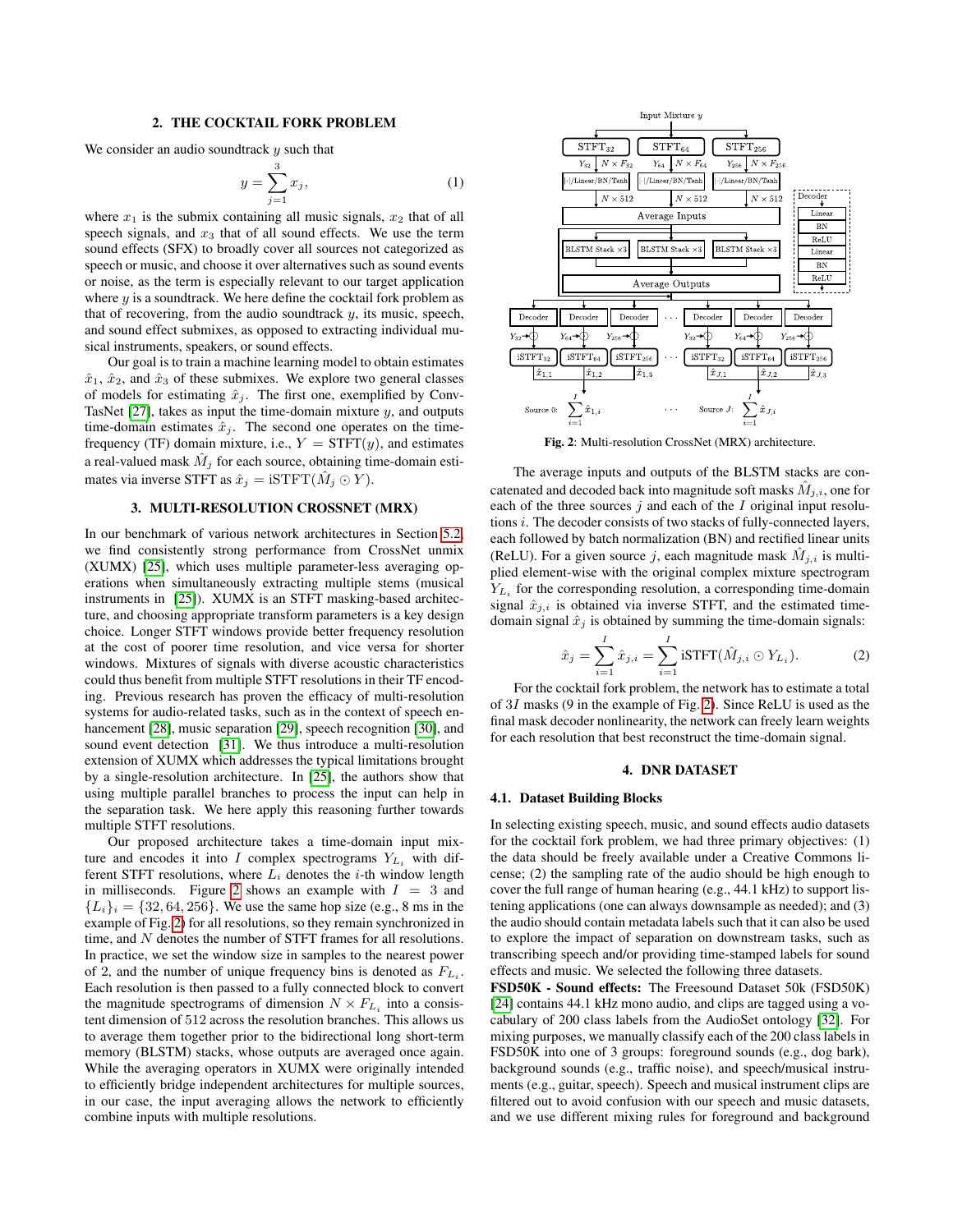events as described in Section 4.2. We also remove any leading or trailing silence from each sound event prior to mixing.

Free Music Archive - Music: The Free Music Archive (FMA) [23] is a music dataset including over 100,000 stereo songs across 161 musical genres at 44.1 kHz sampling rate. FMA was originally proposed to address music information retrieval (MIR) tasks and thus includes a wide variety of musical metadata. In the context of DnR, we only use track genre as the music metadata. We use the medium subset of FMA which contains 30 second clips from 25,000 songs in 16 unbalanced genres, and is of a comparable size to FSD50K.

LibriSpeech - Speech: DnR's speech class is drawn from the LibriSpeech dataset [22], an automatic speech recognition corpus based on public-domain audio books. We use the 100 h TRAIN-CLEAN-100 subset for training, chosen over TRAIN-CLEAN-360 because it is closer in size to FSD50K and FMA-medium. For validation and test, we use the clean subsets DEV-CLEAN and TEST-CLEAN to avoid noisy speech being confused with music or sound effects. We incorporate the provided speech transcription for each utterance as part of the DnR metadata. LibriSpeech provides its data as clips containing a single speech utterance at 16 kHz. Fortunately, the original 44.1 kHz mp3 audio files containing the unsegmented audiobook recordings harvested from the LibriVox project are also available along with the metadata mapping each LibriSpeech utterance to the original LibriVox filename and corresponding time-stamp, which we use to create a high sampling rate version of LibriSpeech.

#### 4.2. Mixing procedure

In order to create realistic mixtures of synthetic soundtracks, we focused our effort in two main areas, class overlap and relative level between the different sources in the mixture. Multi-channel spatialization is another important aspect of the mixing process, however, we were unable to find widely agreed upon rules for this process, and therefore focus exclusively on the single-channel case. We also note that trained single-channel models can be applied independently to each channel of a multi-channel recording, and the outputs combined with a multi-channel Wiener filter for post-processing [33]. For the purposes of the mixing procedure described in this section, there are four classes: speech, music, foreground effects, and background effects, but the foreground and background sounds are combined into a single submix in the final version of the DnR dataset.

In order to ensure that a mixture could contain multiple full speech utterances and feature a sufficient number of onsets and offsets between the different classes, we decided to make each mixture 60 seconds long. We do not allow within-class overlap between clips, i.e., two music files will not overlap, but foreground and background sound effects can overlap. The number of files for each class is sampled from a zero-truncated Poisson distribution with expected value  $λ$ . The values of  $λ$  are chosen based on the average file length of each class, e.g., music and background effects tend to be longer (see Table 1). For speech files, we always include the entire utterance so that the corresponding transcription remains relevant, while for other classes, we randomly sample the amount of silence between clips of the same class, the clip length, and the internal start time of each clip. Using this mixing procedure, the "all sources active" frames account for  $\approx 55\%$  of the DnR test set, the "two sources" frames for  $\approx 32\%$ , and "one source" frames for  $\approx 10\%$ , leaving silent frames at  $\approx 3\%$  (See Table 4 for more details).

Regarding the relative amplitude levels across the three classes, after analyzing studies such as [34] and informal mixing rules from industries such as motion pictures, video games, and podcasting, we found that levels remain fairly consistent across classes, where speech is generally found at the forefront of the mix, followed by

Table 1: Parameters used in the DnR creation procedure.

|             | Music   |         | Speech SFX-FG | SFX-BG  |  |
|-------------|---------|---------|---------------|---------|--|
| Target LUFS | $-24.0$ | $-17.0$ | 12<br>$-21.0$ | $-29.0$ |  |

foreground sound effects, then music, and finally background ambiances. Table 1 depicts the levels used in the DnR dataset in loudness units full-scale (LUFS) [35]. To add variability while keeping a realistic consistency over an entire mixture, we first sample an average LUFS value for each class in each mixture, uniformly from a range of  $\pm 2.0$  around the corresponding Target LUFS. Then each sound file added to the mix has its individual gain further adjusted by uniformly sampling from a range of  $\pm 1.0$ .

We base our training, validation, and test splits off of those provided by each of the dataset building blocks. The number of test set mixtures is determined such that we exhaust all utterances from the LibriSpeech TEST-CLEAN set twice. We then choose the number of training and validation set mixtures to correspond to a .7/.1/.2 split between training/validation/test, which is roughly in line with the split percentages for FMA (.8/.1/.1) and FSD50k (.7/.1/.2). In the end, DnR consists of 3,406 mixtures ( $\approx$  57 h) for the training set, 487 mixtures ( $\approx$  8 h) for the validation set, and 973 mixtures ( $\approx$  16 h) for the test set, along with their isolated ground-truth stems.

#### 5. EXPERIMENTAL VALIDATION

#### 5.1. Setup

We benchmark the performance of several source separation models in terms of scale-invariant signal-to-distortion ratio (SI-SDR) [36] for the cocktail fork problem on the DnR dataset, both in the original 44.1 kHz version and in a downsampled 16 kHz version. Unless otherwise noted, we compute the SI-SDR on each 60 second mixture, and average over all tracks in the test set.

XUMX and MRX models: We consider single-resolution XUMX baselines with various STFT resolutions. We opt to cover a wide range of window lengths L (between 32 and 256 ms) to assess the impact of resolution on performance. For our proposed MRX model, we use three STFT resolutions of 32, 64, and 256 ms, which we found to work best on the validation set. We use  $XUMX_L$  to denote a model with an  $L$  ms window. We set the hop size to a quarter of the window size. For the MRX model, we determine hop size based on the shortest window. To parse the contributions of the multi-resolution and multi-decoder features of MRX, we also evaluate an architecture adding MRX's multi-decoder to the best singleresolution model (XUMX $_{64}$ ), referred to as XUMX $_{64 \text{ multi-dec}}$ . This results in an architecture of the same size (i.e., same number of parameters) as our proposed MRX model. In all architectures, each BLSTM layer has 256 hidden units and input/output dimension of 512, and the hidden layer in the decoder has dimension 512.

Other benchmarks: We also evaluate our own implementations of Conv-TasNet [27] and a temporal convolution network (TCN) with mask inference (MaskTCN). MaskTCN uses an identical TCN to the one used internally by Conv-Tasnet, but the learned encoder/decoder are replaced with STFT/iSTFT operations. For MaskTCN, we use an STFT window/hop of 64/16 ms, and for the learned encoder/decoder of Conv-TasNet, we use 500 filters with a window size of 32 samples and a stride of 16 at 16 kHz, and a window size of 80 samples and a stride of 40 at 44.1 kHz. All TCN parameters in both Conv-TasNet and MaskTCN follow the best configuration of [27]. Additionally, we evaluate Open-Unmix (UMX) [9], the predecessor to XUMX, by training a separate model for each source, but without the parallel branches and averaging operations introduced by XUMX. We also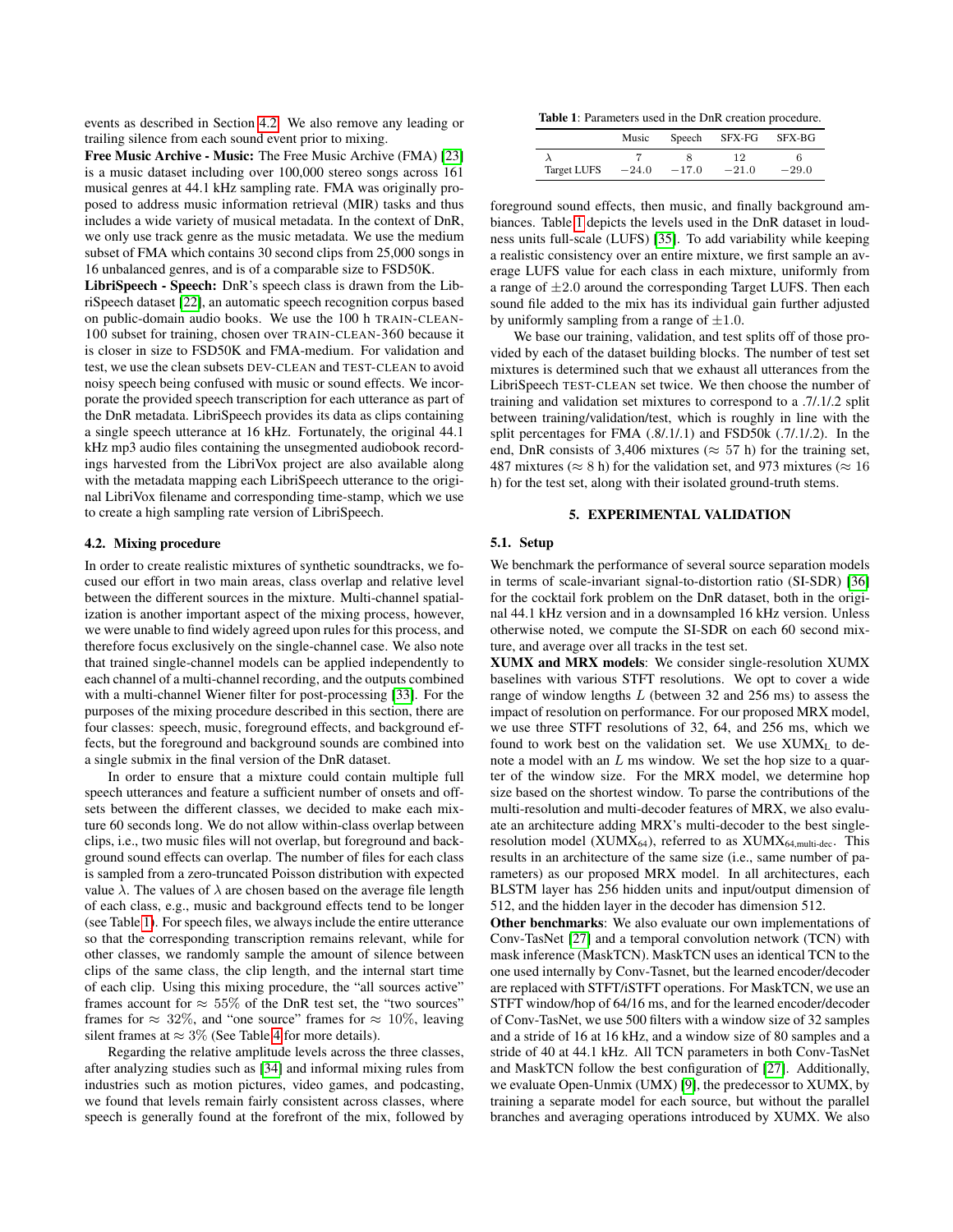Table 2: SI-SDR [dB] results of proposed models and baselines on DnR.

|                                                                                                                                                                                                                                                   | 16 kHz                                                             |                                                                             |                                                                    | 44.1 kHz                                                           |                                                                            |                                                                    |  |
|---------------------------------------------------------------------------------------------------------------------------------------------------------------------------------------------------------------------------------------------------|--------------------------------------------------------------------|-----------------------------------------------------------------------------|--------------------------------------------------------------------|--------------------------------------------------------------------|----------------------------------------------------------------------------|--------------------------------------------------------------------|--|
| Model                                                                                                                                                                                                                                             | Music                                                              | Speech                                                                      | <b>SFX</b>                                                         | Music                                                              | Speech                                                                     | <b>SFX</b>                                                         |  |
| No processing<br>Oracle PSF [37]                                                                                                                                                                                                                  | $-6.8$<br>11.9                                                     | 1.1<br>18.0                                                                 | $-5.2$<br>13.6                                                     | $-6.8$<br>11.6                                                     | 1.0<br>17.8                                                                | $-5.0$<br>13.7                                                     |  |
| Conv-TasNet [27]<br>MaskTCN $_{64}$ [27]<br>$UMX_{64}$ [9]<br>$XUMX_{32}$ [25]<br>$XUMX_{64}$ [25]<br>$XUMX_{128}$ [25]<br>$XUMX256$ [25]<br>${\rm XUMX_{64, multi-dec}}$<br>MRU <sub>single-stack</sub> (proposed)<br>$MRUmultistack$ (proposed) | 1.1<br>1.9<br>3.2<br>3.2<br>3.6<br>3.5<br>2.9<br>3.7<br>3.7<br>3.7 | 9.4<br>10.2<br>11.8<br>11.5<br>11.8<br>11.3<br>10.2<br>11.7<br>12.1<br>12.2 | 2.7<br>3.1<br>4.1<br>4.5<br>4.7<br>4.5<br>3.8<br>4.8<br>4.1<br>4.2 | 0.3<br>1.7<br>3.1<br>2.9<br>3.5<br>3.7<br>2.9<br>3.5<br>3.5<br>3.8 | 8.5<br>9.7<br>11.7<br>11.2<br>11.7<br>11.6<br>10.5<br>11.8<br>11.8<br>12.0 | 2.0<br>3.8<br>4.4<br>4.7<br>5.1<br>5.1<br>4.4<br>5.0<br>4.4<br>4.6 |  |
| MRX (proposed)                                                                                                                                                                                                                                    | 4.1                                                                | 12.2                                                                        | 5.1                                                                | 4.2                                                                | 12.3                                                                       | 5.7                                                                |  |

explore a new multi-resolution UMX (MRU), which uses the same settings as the MRX model in Fig. 2, but features a single BLSTM stack and a single decoder and is trained separately for each source. Training setup: The Conv-TasNet,  $XUMX_L$ ,  $XUMX_{64, \text{multi-dec}}$ , UMX, MRU, and MRX models all use SI-SDR [27, 36] as loss function, while MaskTCN uses the waveform domain  $L_1$  loss. All models are trained on 9 s chunks, except MaskTCN, trained on 6 s chunks, and Conv-TasNet, trained on 4 s chunks at 16 kHz and 2 s chunks at 44.1 kHz; we found these values to lead to best performance under our GPU memory constraints. All models are trained for 300 epochs using ADAM. The learning rate is initialized to 10<sup>−</sup><sup>3</sup> , and halved if the validation loss is not improved over 3 epochs.

#### 5.2. Results and Discussion

Model comparisons: Table 2 presents the SI-SDR of various models trained and tested on DnR, in addition to the no processing condition (lower bound, using the mixture as estimate) and oracle phase sensitive mask [37] (upper bound). For each model, SI-SDR improvements are fairly consistent across source types, despite the differences in their relative levels in the mix, which can be seen in the "No Processing" SI-SDR. For both sampling rates, we observe that our proposed MRX model outperforms all single resolution baselines on all source types. This implies that the network learns to effectively combine information from different STFT resolutions to more accurately reconstruct the target sources. The performance of XUMX64,multi-dec further confirms this hypothesis by performing nearly identically to  $XUMX_{64}$ , showing that the use of multiple decoders alone does not improve performance. We also observe that the single-source models (UMX, MRU) tend to perform comparably to the cross-source models (XUMX, MRX) for speech, but perform worse for music and SFX. We speculate that because music and SFX are quieter in the mix, it is harder for the network to isolate them effectively without the support of the other sources, while louder sources (here, speech) do not benefit from joint estimation.

Sampling rate comparisons: Table 3 compares the average SI-SDR performance of the MRX model across sampling rates. In the 44.1 kHz column, we observe a reduction in SI-SDR for all source classes when upsampling the 16 kHz model output to 44.1 kHz ("Resampled"). This is to be expected as all frequencies above 8 kHz are zero in the upsampled 44.1 kHz signal, but we see that these frequencies only contribute a small amount to the difference in SI-SDR scores, as there is comparatively little energy there. In the 16 kHz column, we observe a minor performance gain in the "Resampled" row where the 44.1 kHz model output is downsampled to 16 kHz, showing that the model can make use of information above 8 kHz to improve separation under 8 kHz. This result could be beneficial

Table 3: SI-SDR [dB] of the MRX model across sample rates. In Original row, processing is done at the evaluation sample rate indicated in each column. In Resampled row, processing is done at the other sample rate (44.1 kHz for 16 kHz and vice versa) and the output resampled for evaluation.

|           | $16$ kHz |      |     | 44.1 kHz |                                   |     |  |
|-----------|----------|------|-----|----------|-----------------------------------|-----|--|
| Model     |          |      |     |          | Music Speech SFX Music Speech SFX |     |  |
| Original  | 4.1      | 12.2 | 5.1 | 4.2      | 12.3                              | 5.7 |  |
| Resampled | 4.2      | 12.3 | 5.4 | 3.9      | 11.3                              | 4.1 |  |

Table 4: Performance of MRX at 44.1 kHz for each source on the seven overlapping use-cases. M, S, X indicate presence within a frame of music, speech, and SFX respectively. Scores indicate SI-SDR [dB] improvement when the source is present with another, final SI-SDR [dB] when the source is the only one present (indicated by ∗), and Predicted Energy at Silence [dB] (PES) when a source is not present (indicated by †).

|            |      |                   | <b>Source</b> $\{M, S, X\}$ $\{\emptyset, S, X\}$ $\{M, \emptyset, X\}$ $\{M, S, \emptyset\}$ $\{M, \emptyset, \emptyset\}$ $\{\emptyset, S, \emptyset\}$ $\{\emptyset, \emptyset, X\}$<br><b>Frames</b> 31910 6351 8702 3761 1330 1761 2737 |      |                                                               |  |
|------------|------|-------------------|----------------------------------------------------------------------------------------------------------------------------------------------------------------------------------------------------------------------------------------------|------|---------------------------------------------------------------|--|
| Music      | 10.2 | $-13.6^{\dagger}$ | 2.9                                                                                                                                                                                                                                          |      | 9.0 $10.7^*$ $-23.3^{\dagger}$ $-21.6^{\dagger}$              |  |
| Speech     | 11.8 | 9.0               | $-22.0^{\dagger}$                                                                                                                                                                                                                            | 10.4 | $-28.7^{\dagger}$ $23.4^{\dagger}$ $-29.0^{\dagger}$          |  |
| <b>SFX</b> | 12.0 | 10.8              | 7.2                                                                                                                                                                                                                                          |      | $-6.8^{\dagger}$ $-11.1^{\dagger}$ $-13.4^{\dagger}$ $11.6^*$ |  |

for transcription applications where ASR or sound event detection models are pre-trained at 16 kHz, but a front-end source separation model can obtain better separated signals using 44.1 kHz input.

Overlap scenario comparisons: We here compute metrics over 1 s segments to evaluate performance independently in regions where only certain source classes overlap. Metrics such as SI-SDR or SDR [38] are undefined for signals containing silent target and/or estimated sources. This limitation is usually circumvented by disregarding the problematic frames in the evaluation process [9] (i.e., frames containing one or more silent target(s) and/or estimated source(s)). For example, in the MUSDB test set [8], it is reported that at least 45 minutes out of a total of 210 minutes of test data are systematically ignored for that reason [26]. Although these regions with fewer active sources may be seen as less challenging, we believe it is important to also evaluate performance when not all sources are present, and here consider all types of overlap.

Table 4 shows the overall results for each of the three sources in the seven possible overlapping scenarios. For regions where a source is not active in the ground truth, we report predicted energy at silence (PES) [26] to quantify the energy incorrectly assigned to a silent source. We note that speech has smaller PES values than music or SFX in Table 4, even though it is the loudest source on average. SI-SDR in the single-source cases are very high, especially for speech, showing that few artifacts are introduced. Among the two-source cases, we note that SI-SDRi is substantially lower for music and SFX ( $\{M,\emptyset,X\}$ ), indicating that these two sets of varied sources are more difficult to separate from each other than from speech.

#### 6. CONCLUSION

In this paper, we formalized the task of three-stem soundtrack separation as the cocktail fork problem, and introduced DnR, a highquality dataset built on top of three well-established sound collections: LibriSpeech (speech), FSD50K (SFX), and FMA (music). We benchmarked several source separation algorithms on DnR and showed that our proposed multi-resolution model performed best. In the future, we plan to combine the separation models developed in this paper with speech recognition and sound classification systems for automatic caption generation of speech and non-speech sounds, and explore remixing strategies that minimize perceptual artifacts [39].